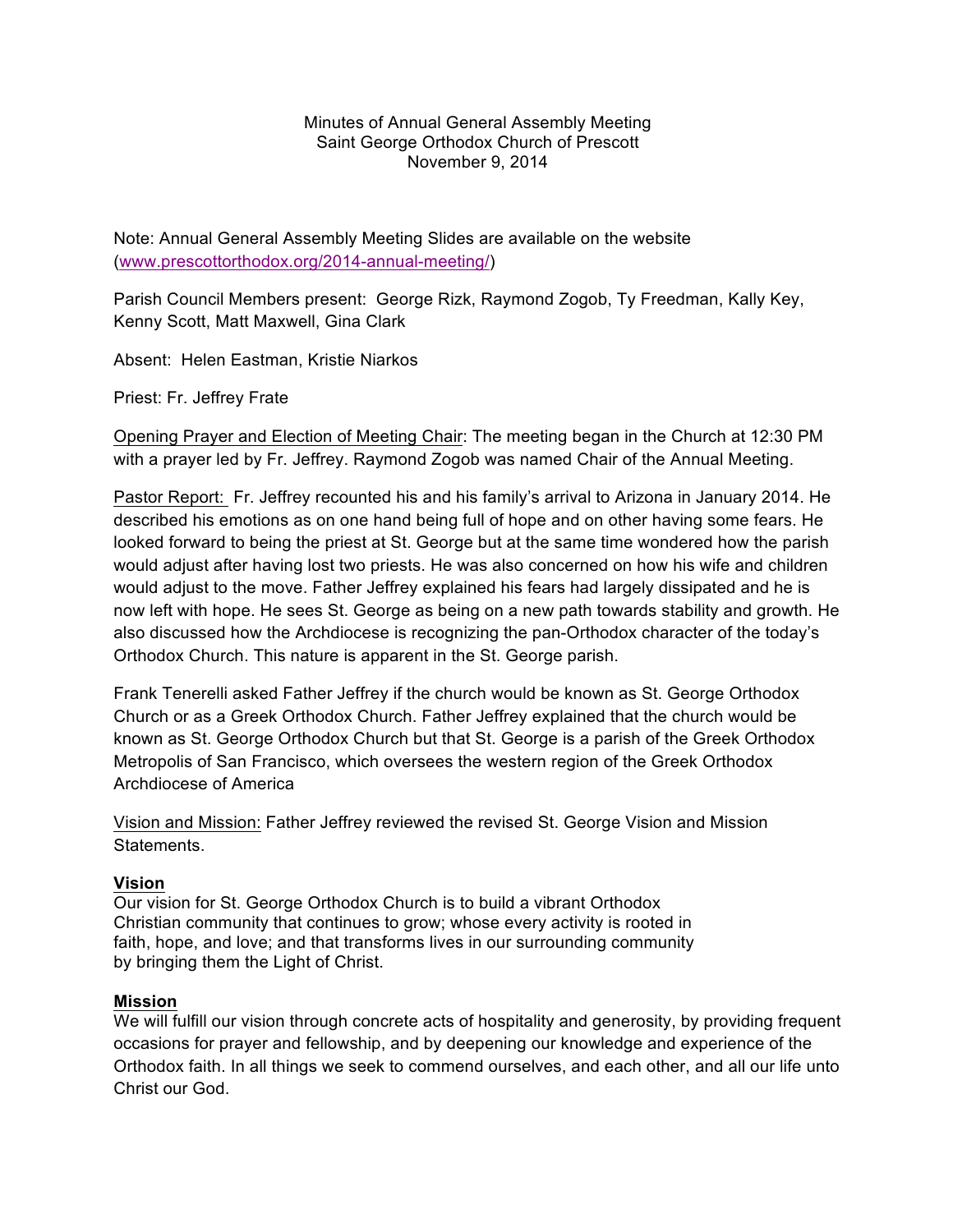Pillars and Projects: The leaders for each of the three pillars reviewed plans for the upcoming year. Ty Freedman reviewed the Worship Pillar focusing on Education, Stewardship, and Liturgical enhancements. The Sunday School program under the direction of Carissa Maxwell is in full swing with four classes covering pre-school through high school. The 2015 Stewardship campaign will be kicked off on November 15 with a goal to reach 35 stewards. Liturgical classes for adults are being held three times a week. Each month the Akathist service will be held.

Matt Maxwell reviewed the Fellowship Pillar focusing on additional parish activities including a Feast Day Celebration, Godparent Sunday and Class, Trips to St. Anthony's as well as upgrades to the Gurley Street location including new signage, painting the exterior, a new kitchen and completion of the outdoor landscaping/playground project.

Kenny Scott reviewed the Outreach Pillar including increasing the Gyro Booth to twice a year in 2015, hosting a Pumpkin Patch Game Booth at the Prescott Pumpkin Patch, holding Easter and Christmas outreach events such as St. Nicholas Day as well as the Love and Logic Workshop. An increase in marketing and public relations will help draw the community to the church.

Sunday School: Sunday school classes are being help from 9:15 am to 10 am each Sunday with attendance proving greater than when the classes were held during fellowship. It was noted that enrollment was over 30 students and overall the teachers feel the program is succeeding.

President's Address: Dr. George Rizk reviewed accomplishments over the past year with number one being thankful for having Father Jeffrey as our priest! He noted that the Gyro Booth was a success with \$8,559 in gross and \$6,943 in net profit. He also noted improvements to the facility for our new tenant, the new storage room, the donation of the loukoumades machine and progress on the landscaping/playground.

George also provided an update on the land on Green Lane that will be the future home of St. George. He said that he would consider 75 stewards as a good marker for moving forward with a new Church and Community Center on Green Lane. A suggestion was made to change the sign on Green Lane to include the current location of St. George. The parish council will discuss this at their next meeting.

George also noted that this past year we were able to make \$20,000 in extra principle payments for the loan on the Gurley St. location. The current loan balance is \$259,348 with \$13K in interest payments and \$26.2K in principal payments made in 2014.

2015 Property Improvements and Programs: Raymond Zogob reviewed plans for next year's improvements including a full kitchen, repair and painting of the church exterior, and completion of landscaping and the playground. It was noted that this year the Food Basket program was expanded to 500 baskets and that the plan was to further expand the program in 2015.